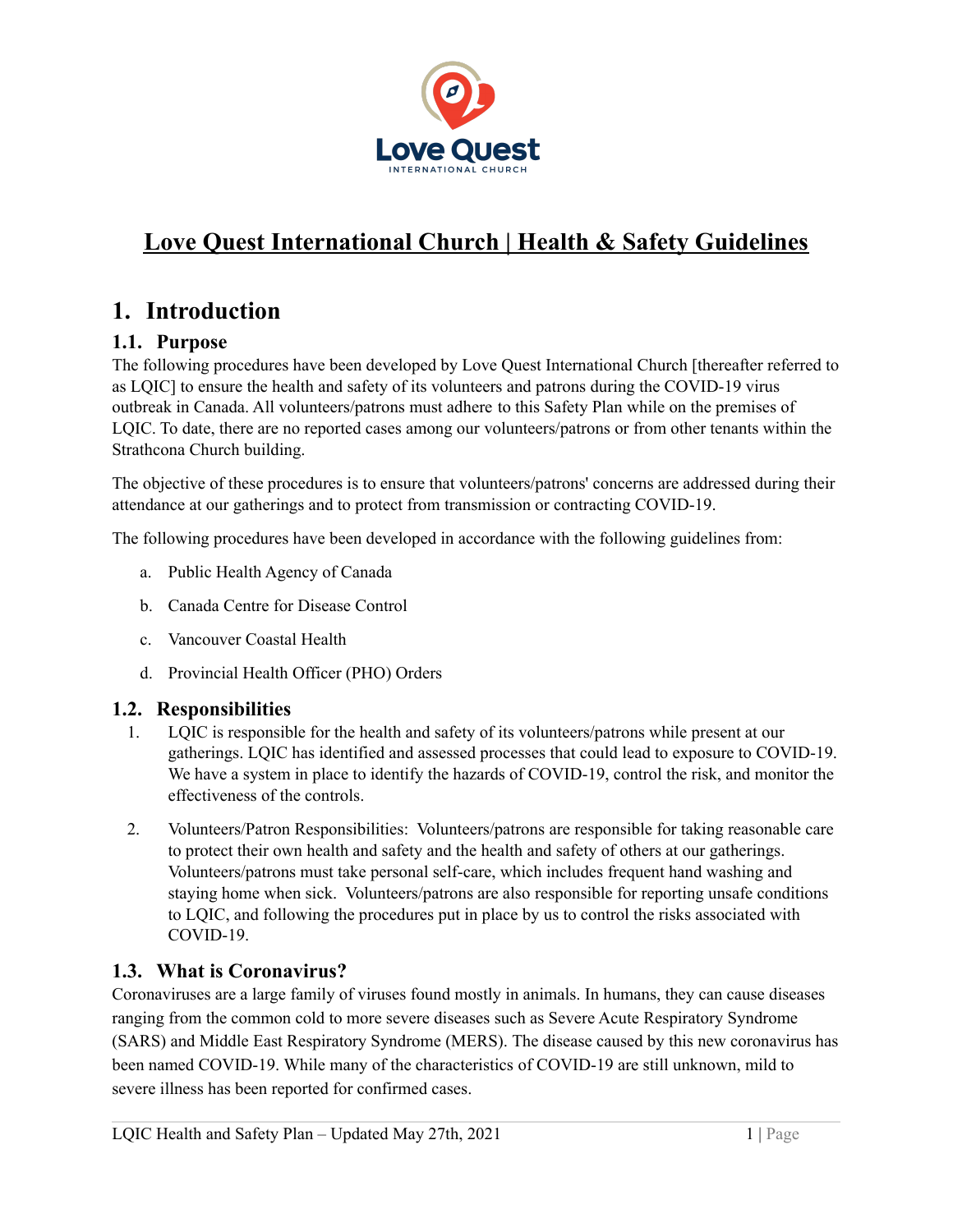

## **COVID-19 symptoms**

The symptoms of COVID-19 are similar to other respiratory illnesses including influenza and the common cold. Symptoms include:

- Fever
- Chills
- Cough
- Shortness of breath
- Sore throat and painful swallowing
- Stuffy or runny nose
- Loss of sense of smell
- Headache
- Muscle aches
- Fatigue
- Loss of appetite

Sometimes people with COVID-19 have mild illness, but their symptoms may suddenly worsen in a few days. People infected with COVID-19 may also experience symptoms like diarrhea, nausea and vomiting a few days after the onset of the above symptoms. If you have only gastrointestinal symptoms, you may not have COVID-19.

### **1.4. How is COVID-19 spread?**

Coronavirus is spread from an infected person through:

- a) Droplets spread when a person coughs or sneezes
- b) It can be spread by touch if a person has used their hands to cover their mouth or nose when they cough or sneeze
- c) Touching an object or surface with the virus on it, then touching your mouth, nose or eyes before washing your hands

## **2. Guiding Principles for Decision Making**

As we develop this safety plan, we acknowledge that many individuals that are a part of LQIC both as patrons and volunteers - are by and large very attached to one another predisposing them to forget the COVID-19 precautions in favour of close interactions. As such, we have focused on developing a plan that enables us to still engage in the human connection while simultaneously reducing the risk of transmission of COVID-19. Our main priority is to create an environment that clearly adheres to all public health orders and protects the health and safety of all who are a part of our activities. As we implement this safety plan, we remain committed to adapting to any necessary circumstances and public health orders that would better aid in the prevention of transmission while still remaining mindful of fostering safe human connections.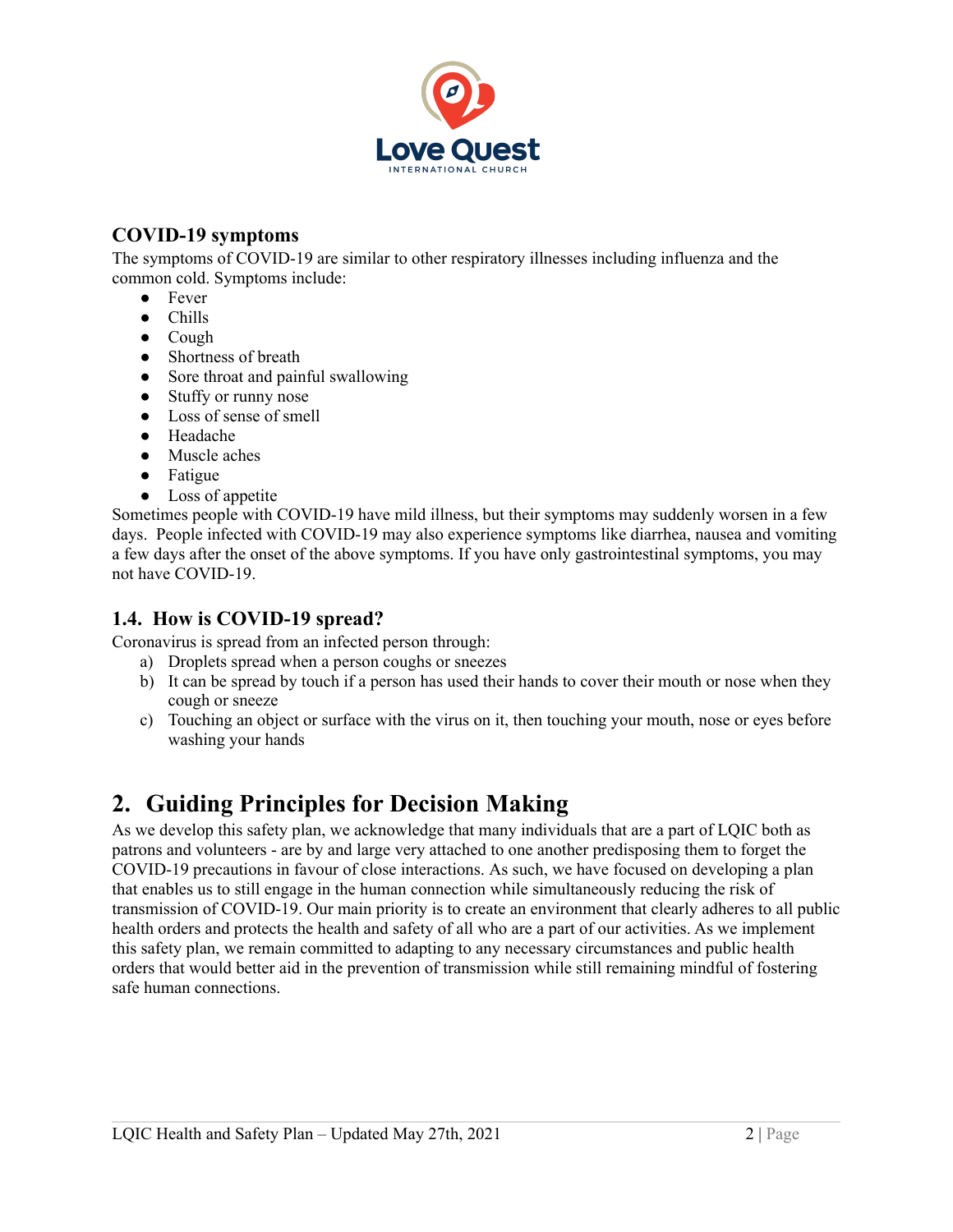

## **3. General Protocols**

### **3.1. Building Access - Those who may not enter the building**

No one in one or more of the following circumstances may enter the building:

• Anyone who is unwell and exhibiting even slight COVID-19 symptoms;

• Those who have family members at home who are unwell and exhibiting even slight COVID-19 symptoms;

• Anyone who has had close contact with a person with confirmed COVID-19 (this means you have been contacted by the health authority's public health team);

• Anyone who has been ordered to self-isolate or quarantine;

• And anyone who has travelled to any countries outside of Canada (including the United States) within the last 14 days.

We discourage those in any of the high-risk categories, or who live or regularly interact with an individual(s) who is at high risk, from accessing the building. The BCCDC lists older people with chronic health conditions such as diabetes, heart disease, and lung disease at higher risk of developing more severe illness or complications from COVID-19.

## **3.2. Entrance & Exit to the Building**

#### **1. Access points of Entrance & Exit**

Access to the building during our gatherings is controlled by allowing entrance to the building through our main doors off Pender Street and exits through our side doors to Princess Avenue.

#### **2. Exterior Signage for Outside Attendees**

Before entering, attendees are to stop and review the posted sign(s) to assess their health and ensure that they qualify for entry into the building.

#### **3. Building Admission**

- Physical distancing is required if a line up forms to enter or exit the building
- All volunteers & patrons are screened before each visit for health issues. Everyone must complete the digital self-assessment form upon RSVP or volunteer scheduling prior to coming to the building. Upon arrival, we re-confirm that the assessment remains accurate and unchanged via verbal confirmation.
- Every individual has their temperature checked at their point of entry and must sanitize their hands
- Individuals who are sick or have signs of illness are refused entry
- If anyone develops symptoms, we implement procedures for reporting the illness to the church administration team and to local public health authorities.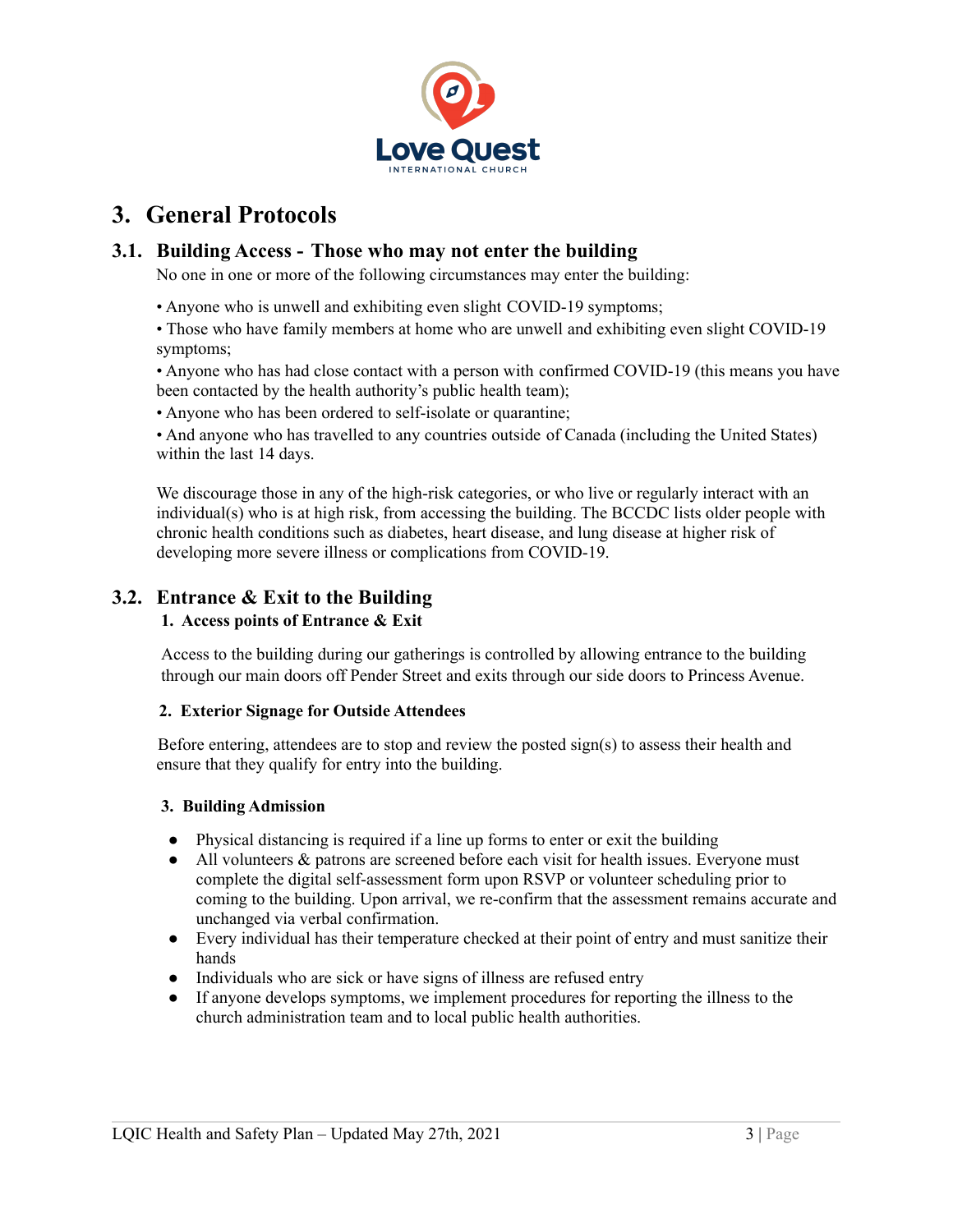

### **3.3. Inside the building**

- **1. Further signage and postings inside the building will include:**
- a copy of this Safety Plan;
- posters regarding hand hygiene;
- signage to inform everyone of the measures in place;
- posters regarding physical distancing;
- posters regarding proper mask usage.

#### **2. Hand hygiene**

Once inside, everyone will either use the hand-sanitizer provided, or proceed directly to a sink and thoroughly wash their hands. Hand sanitizer and dispensers are located at various locations throughout the building. Additionally, proper hand washing procedures are posted in washrooms.

#### **3. Physical distancing**

Physical distancing (2 metres or 6 feet between each person) will be maintained at all times possible while on church property, including when entering and exiting, conversing, seated, waiting in line for the washroom, and when gathering outside the building.

#### **4. Face Coverings**

In times or places where physical distancing is not possible, a face covering is required to be worn. Disposable coverings are available if needed.

#### **5. Physical barriers**

Plexiglass barriers are in place at our Guest Services Kiosk and our Integration Kiosk

#### **6. Washrooms**

Patrons utilize separate washrooms from volunteers. There will be signs for hand washing and sanitizing procedures posted in the washrooms

#### **7. Food and drink**

We will not be serving any sort of food or beverages that would need to be served by an individual or with refillable containers. [i.e. no potlucks, buffets etc.] We do provide single use water bottles for those who wish to have something to drink during our gatherings.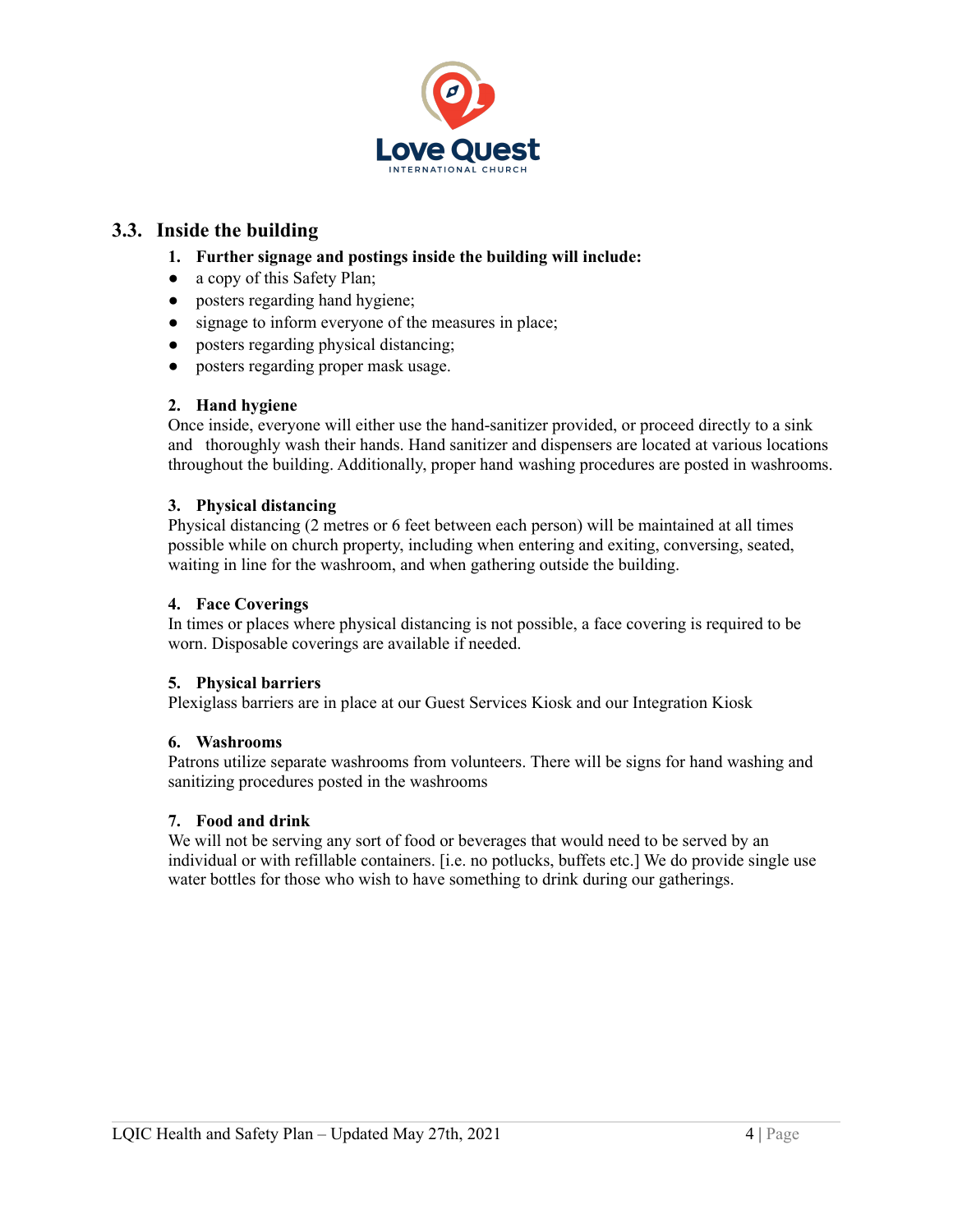

### **3.4. Physical Distancing**

#### **1. Seating**

All patrons are seated with 2m in between seating groups - maximum 6 per group. Those who are in the same household or social bubble are able to be seated together. An usher will seat patrons starting from the third pew and work backwards to help maintain physical distancing. There is a two-row gap maintained to assist with this process.

#### **2. Directional Flow**

Floor signages are in place to maintain directional flow and minimize cross over between patrons & groups. We have clearly marked separate entrances and exits through our sanctuary doors in addition to team members who are in place to help keep the traffic flow moving. We also have team members in place to assist with minimizing congregating in groups before and after every gathering.

### **3.5. Group Size**

#### **1. Size**

Our current facility capacity is approved for 400 individuals. In accordance with the current health orders, for every support group gathering, we have a limit of 50 RSVP spots available for patrons. Our team that helps to facilitate each support group is no more than 25 individuals which includes facilitators and volunteers.

#### **2. Pre-Registration - RSVPs**

RSVPs are required in advance for admittance to our support groups. Patrons are required to register through our online RSVP system. All contact information and RSVP records are kept electronically for a period of 30 days to assist with any contact tracing should the need arise.

## **4. Cleaning & Hygiene Protocols**

1. Our building is sanitized and disinfected thoroughly every Saturday by our Deacons.

2. All high touch areas (e.g., door handles, light switches) and shared objects are cleaned and disinfected prior to and following every gathering. This includes but is not limited to:

- Pews
- Instruments
- Microphones
- Any Additional Equipment Frequently Touched

3. Alcohol-based hand sanitizer of 70% or more is available at all entrances and exits and throughout the establishment, for use of all persons entering or exiting.

4. As much as possible, communal doors stay open so as to reduce contact with door handles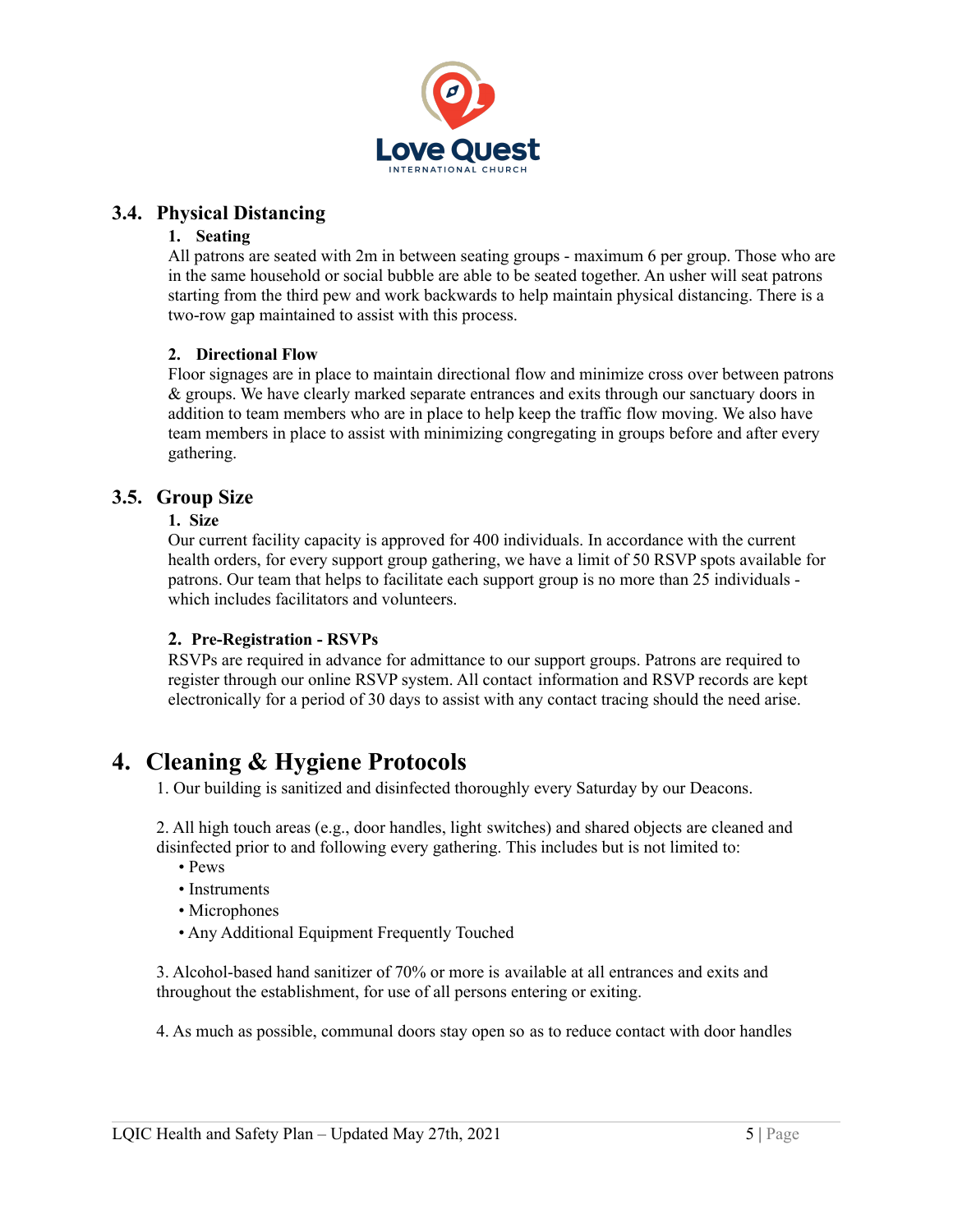

## **5. Our Gatherings**

## **5.1 Support Group with a Worship Experience**

We are currently functioning as a support group with a live worship experience. Our support groups are open and available to those of all religious backgrounds - yet our primary foundation is overtly Christian in tone and vibrant in expression.

Similar to 12 Step Programs such as Alcoholics, Narcotics and Sex Anonymous - which were all founded upon Christian principles that became secularized. We acknowledge the need to trust and relinquish one's life to the control of God as a prerequisite for successful and healthy living.

The support group structure intentionally facilitates conversation between guests and our facilitators as we create a space where people can share their challenges with life and their mental health. In addition to this we use specific liturgical practices of the Christian faith that are designed to be in compliance with public health order guidelines. These include but are not limited to:

- Musical Worship
- Prayer
- Public Reading of Scripture
- Teaching

Each support group is by our Founding & Lead Pastor, Pastor Terrance Richmond - who holds a degree in Marriage & Family Christian Counselling and has training as a first responder - giving him unique insight and training into caring for people in various anxious states, stresses and other types of mental distress.

We also have qualified individuals with professional practices in health education  $\&$  wellness that also aid in the hosting and facilitating of our support groups.

## **6. Live Music & Performance**

### **6.1 Musical Groups, Speakers & Facilitators**

- All performers, speakers, & facilitators must maintain a 3m distance from the audience
- Musical groups of up to 5 musicians may perform at one time
- Vocalists are positioned 2m apart and do not face one another
- Avoid sharing equipment (i.e. microphones, instruments & microphone stands); if sharing must occur, we clean and disinfect between users.
- Once vocalists have finished, they are dismissed and required to wear a face covering when not singing